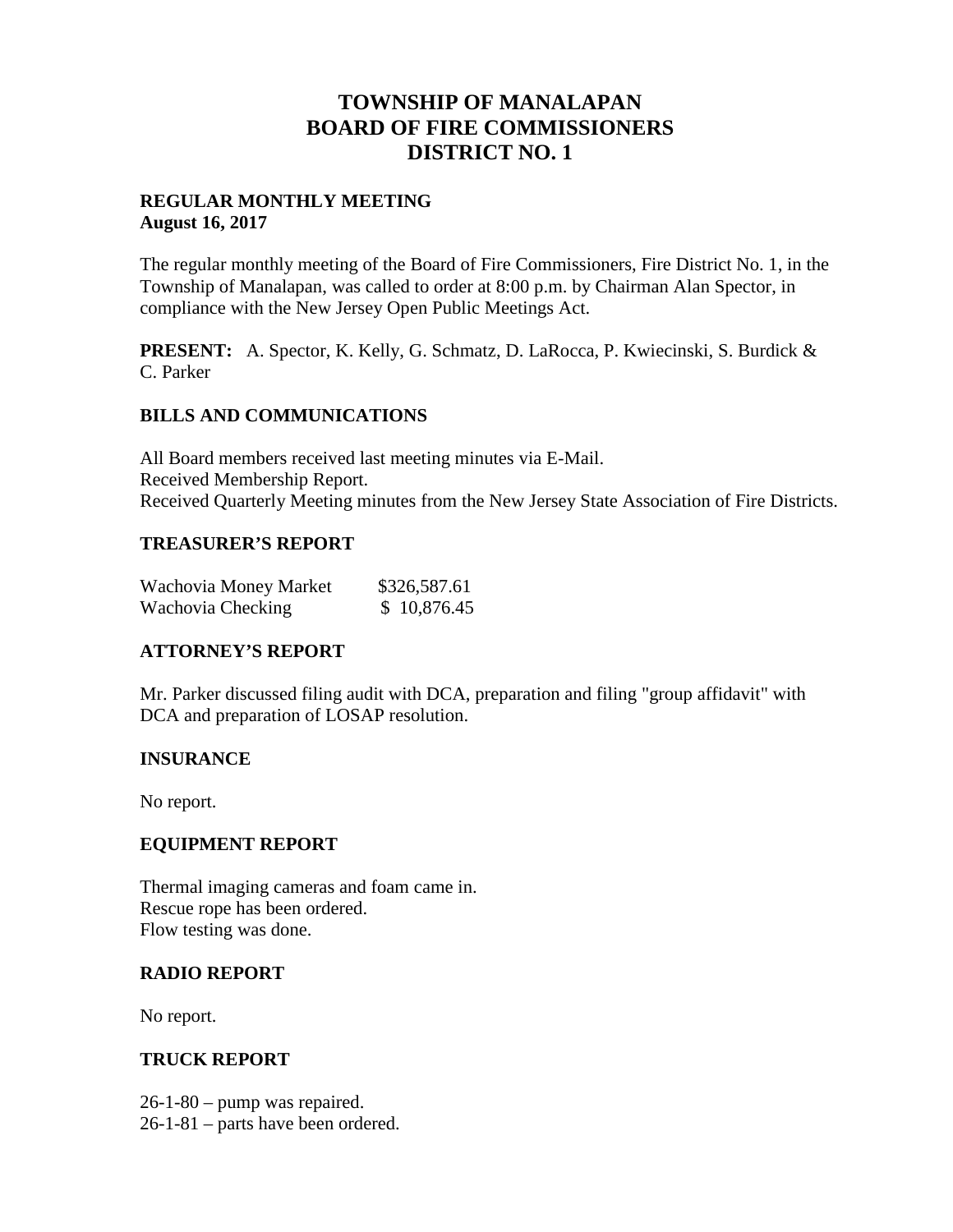## **CHIEF'S REPORT**

We have had 46 calls for July and 421 calls for the year.

#### **ASSOCIATION REPORT**

No report.

#### **TRUSTEES' REPORT**

No report.

#### **OLD BUSINESS**

See attached.

#### **NEW BUSINESS**

Commissioner LaRocca made a motion to pay all vouchers; this was seconded by Commissioner Schmatz. All voted aye.

Commissioner LaRocca made a motion not to exceed \$600 to purchase a new computer for 26-1-74; this was seconded by Commissioner Schmatz. All voted aye.

Commissioner Kelly made a motion to amend previous motion to purchase grave makers for past Commissioners from 5 to 6 at \$300 each; this was seconded by Commissioner Schmatz. All voted aye.

Gear guy will be here at our next meeting at 7:30 for a demo.

Commissioner Schmatz made a motion not to exceed \$2,000 to purchase new chairs for the meeting room; this was seconded by Commissioner Spector. All voted aye.

Meeting opened to the public at 8:45 P.M.

A motion was made by Commissioner Spector to adjourn; it was seconded by Commissioner Kelly and all voted aye.

Meeting adjourned at 8:48 P.M.

Respectfully submitted, Kenneth Kelly, Clerk